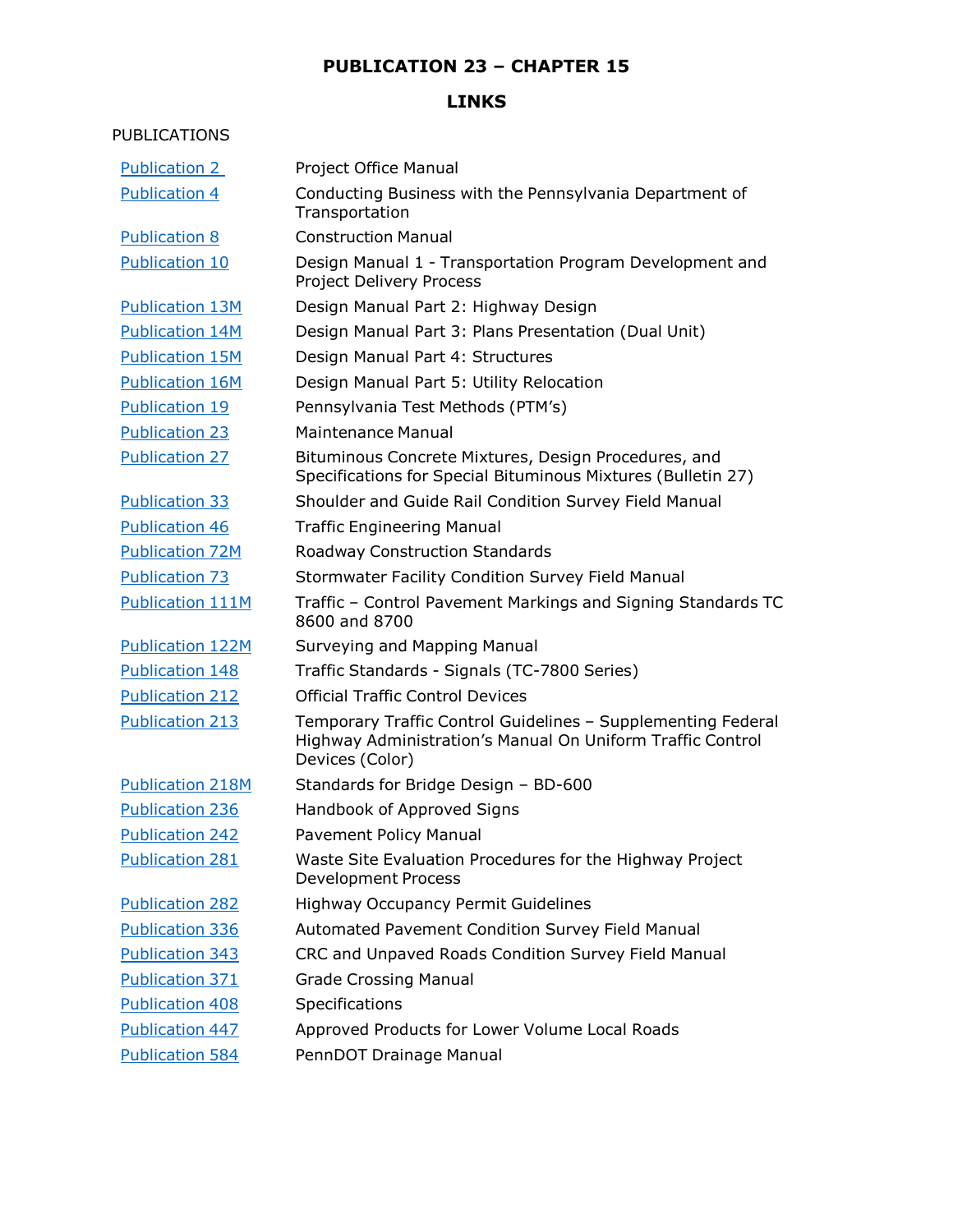### **LINKS**

#### FORMS

| M-4902AA         | <b>EMA Assignment Agreement</b>                                                 |
|------------------|---------------------------------------------------------------------------------|
| <u>M-4902AAC</u> | Completed Assignment Agreement Notification                                     |
| <u>M-4902APP</u> | Application to Add or Remove a Section of Highway                               |
| M-4902APPL       | Application to Add or Modify Local Determination                                |
| M-4902APPSI      | Self Insurance Application                                                      |
| M-4902APR        | Approval to Add or Remove a Section of Highway                                  |
| <u>M-4902ARS</u> | Posted and Bonded Roadway - Maintenance Plan Application for<br>Roadway Signing |
| M-4902C          | <b>Release of Security</b>                                                      |
| <u>M-4902CA</u>  | <b>Contribution Agreement</b>                                                   |
| <u>M-4902COP</u> | Cooperative Project Agreement                                                   |
| M-4902E          | Deed of Easement                                                                |
| <u>M-4902EMA</u> | <b>Excess Maintenance Agreement</b>                                             |
| M-4902EMAS       | <b>Excess Maintenance Agreement Supplement</b>                                  |
| M-4902EV         | <b>Environmental Components Matrix</b>                                          |
| M-4902ISP        | <b>Inspection Form</b>                                                          |
| M-4902L1         | Excess Damage - 5 Day Notification - Repairs Needed                             |
| M-4902L2         | Excess Damage - Immediate Repairs - Suspension of Operations                    |
| M-4902L3         | Excess Damage - Permit Suspension                                               |
| <u>M-4902L4</u>  | Excess Damage - Permit Revocation                                               |
| M-4902L5         | Termination of Excess Maintenance Agreement                                     |
| M-4902L6         | Permit Reinstatement                                                            |
| M-4902L7         | Excess Damage - Local Status                                                    |
| M-4902L8         | Notification of EMA Security/Insurance Expiration                               |
| M-4902L9         | Security/Insurance Expired - Permit Suspension                                  |
| M-4902L10        | Maintenance Plan Acceptance Letter                                              |
| M-4902L11        | Maintenance Plan - 5 Day Warning Letter                                         |
| M-4902L12        | Maintenance Plan - Permit Suspension Letter                                     |
| M-4902L13        | Acceptance of Self Insurance Letter                                             |
| M-4902L14        | Denial of Self Insurance Letter                                                 |
| M-4902L15        | Return of Self Insurance                                                        |
| M-4902L16        | <b>Inactive Excess Maintenance Agreements</b>                                   |
| M-4902L17        | Freeze/Thaw Reminder Letter                                                     |
| M-4902LC         | <b>Irrevocable Letter of Credit</b>                                             |
| M-4902PB         | Performance Bond                                                                |
| <u>M-4902MP</u>  | Maintenance Plan                                                                |
| M-4902ROE        | <b>Right of Entry Agreement</b>                                                 |
| M-4902SRS1       | Surety Endorsement for Heavy Hauling Agreement                                  |
| M-4902RL         | Revocation of Local Traffic                                                     |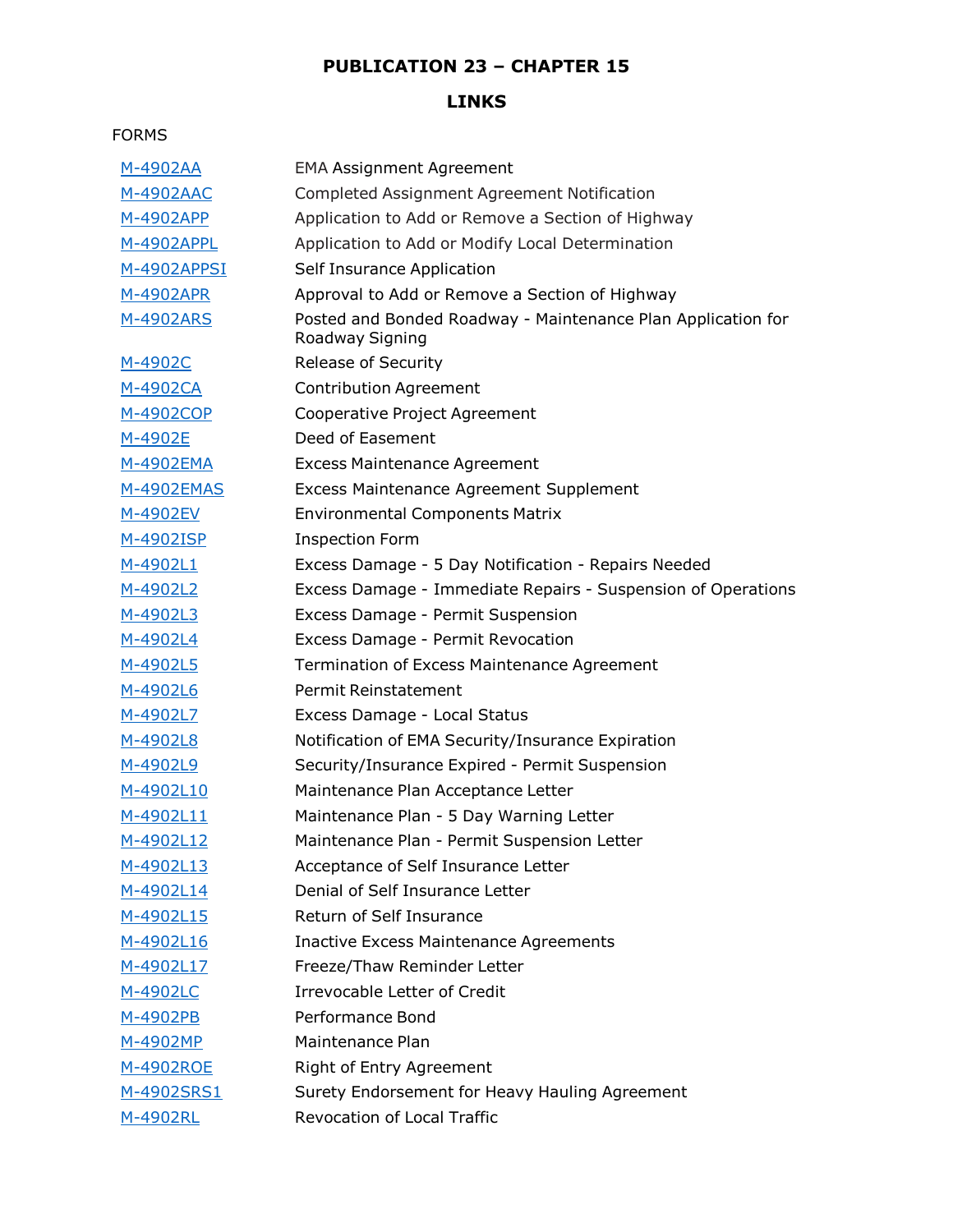## **LINKS**

| M-4902RP      | Modification/Removal of Highway Weight Restriction                                                                                                     |
|---------------|--------------------------------------------------------------------------------------------------------------------------------------------------------|
| M-4902UA      | Roadway Upgrade Acceptance Form                                                                                                                        |
| M-4902URUPC   | User Road Upgrade Plan Checklist                                                                                                                       |
| M-4902WRL     | Weekly Repair Log for Roads Maintained Under an Excess<br>Maintenance Agreement                                                                        |
| <b>TE-109</b> | Engineering and Traffic Study for Restrictions as to Weight, Size,<br>Kind or Class or type of load based on Highway, Bridge, or Traffic<br>Conditions |
| TE-114        | Designation of Alternate Routes for Restricted Vehicles Engineering<br>and Traffic Study                                                               |

#### WEBLINKS

| Act of Feb. 14,<br>2012, P.L. 87, No.<br><u>13</u>     | <b>Act 13</b>                                                       |
|--------------------------------------------------------|---------------------------------------------------------------------|
| Act of Jun. 1, 1945,<br>P.L. 1242, No. 428             | State Highway Law                                                   |
| <u>Act of Oct. 4, 1978,</u><br>P.L. 864, No. 167       | Storm Water Management Act                                          |
| <b>40 CFR Part 312</b>                                 | <b>Environmental Concerns</b>                                       |
| 49 CFR § 192.3                                         | USDOT Pipeline and Hazardous Materials Safety Administration        |
| 25 Pa. Code, § 92a                                     | National Pollutant Discharge Elimination System Permitting,         |
|                                                        | Monitoring and Compliance                                           |
| 25 Pa. Code §<br>102.1                                 | <b>Erosion and Sediment Control</b>                                 |
| 25 Pa. Code,<br><b>Chapter § 102.8(k)</b><br>and $($ ) | <b>Erosion and Sediment Control</b>                                 |
| 66 Pa. C.S. §§<br>2702-04                              | <b>Public Utility Commission</b>                                    |
| 67 Pa Code, § 179                                      | Oversize and Overweight Loads and Vehicles                          |
| 67 Pa Code, § 189                                      | Hauling in Excess of Posted Weight Limits                           |
| 67 Pa Code, § 190                                      | Determination of Local Traffic                                      |
| 67 Pa Code, § 191                                      | Authorization to Use Bridges Posted Due to Condition of Bridge      |
| 67 Pa Code, § 193                                      | Authorization to Use Highways Posted Due to Traffic Conditions      |
| 67 Pa Code, § 441                                      | Access To and Occupancy of Highways by Driveways and Local<br>Roads |
| 75 Pa C.S. § 102                                       | <b>Emergency Vehicle</b>                                            |
| 75 Pa C.S. §<br>4901(d)                                | Responsibility of Local Authorities                                 |